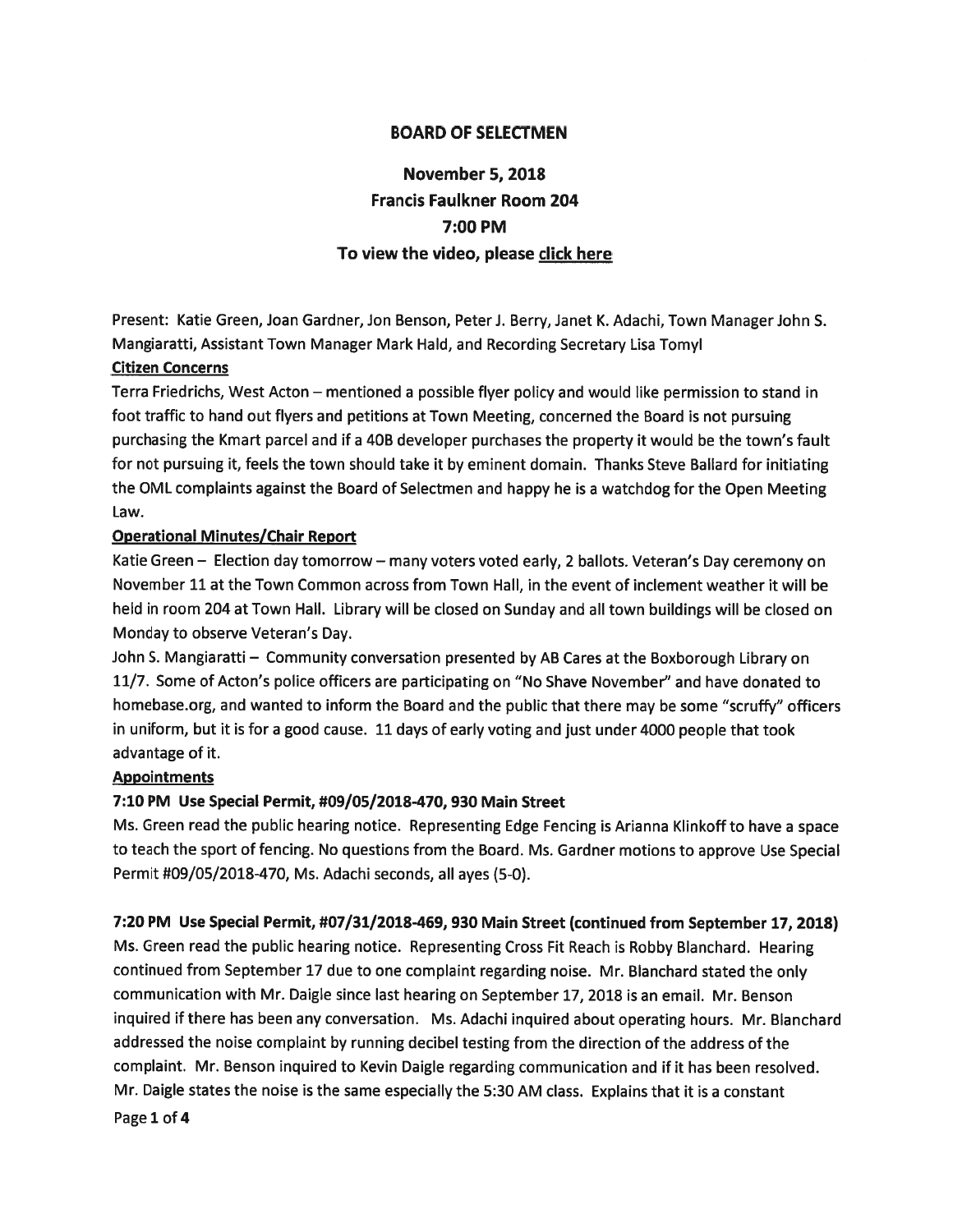vibration from the gym (from his mother's residence). Mr. Benson inquired about specific times that the noise is intolerable — Mr. Daigle stated that is in the morning, but you can hear it all day long. Mr. Daigle states this has been an issue since 2014, feels there is some animosity from the pas<sup>t</sup> (no faceto-face conversation). Would like to find <sup>a</sup> way to mitigate the noise (noise barrier). Mr. Daigle would like the board if the permit is granted that the board would reconsider at <sup>a</sup> later date if the noise continues. Mr. Blanchard and Mr. Daigle expressed <sup>a</sup> willingness to meet with Town Staff to see if the noise issue could be resolved before the next scheduled hearing.

Terra Friedrichs, West Acton — concerned that noise is <sup>a</sup> health issue

Ms. Gardner moves to continue the hearing to December 17, 2018, Ms. Adachi seconds, all ayes (5-0)

#### 7:30 PM Comprehensive 40B Permit, 4 Piper Road

Ms. Green outlined the guidelines on how the hearing would proceed and how comments would be addressed. Mr. Benson noted that he has filed <sup>a</sup> disclosure of appearance of conflict of interest statement with the Town Clerk as he previously represented the parcel owner as <sup>a</sup> retained attorney in <sup>a</sup> separate matter. Mr. Lou Levine spoke on behalf of the developer to explain the process and purpose of the hearing in front of the Board. He will address the many comments and concerns regarding the proposed project. Bruce Ringwall, engineer from GPR illustrated the preliminary proposed plans for 4 Piper Lane for 40 townhouse units.

Members of the Board each made individual comments regarding the proposal of the project. Mr. Berry brought up the point that the initial letter in the application packet that was sent to the Board of Selectmen and to Mass Housing referred the parcel to be in the Town of Bolton (and the address listed on the letter was for the Bolton Town Hall and not Acton Town Hall). Many additional points of concern from Board members included current traffic issues that would be exacerbated with the proposed 40 townhomes, the turning ratios of fire ladder trucks, the potential need for additional fire apparatus and the availability of access and egress in case of an emergency, the access to the Great Road conservation land, noting that the conservation paths on the project traverse on the property as planned. Approximately 8 members of the South Acton Neighborhood Association (SANA) presented concerns regarding the impact on the neighborhood and abutting conservation land at Great Hill from the proposed project. Historical aspects on the history of the area, <sup>a</sup> review of the Acton 2020 Master Plan 7 goals, comments on current affordable housing in South Acton, suggestion of more affordable senior housing, and traffic and safety concerns were amongs<sup>t</sup> the presentation. Dan Hill from Hill Law represents the SANA group and briefed the Board on 3 issues; Safe Harbor cool down period, intersection safety with <sup>a</sup> traffic study and speed study conducted by an independent company, and applicability of the project. General consensus from many of the speakers is to urge the Board to not suppor<sup>t</sup> the project in their letter and comments to Mass Housing.

Clare Siska — commented that the South Acton Fire Department has <sup>a</sup> difficult time trying to ge<sup>t</sup> out to the station during rush hour and is blocked at times.

Terra Friedrichs — commented on the needs of the 40B projects (currently planned in town) and people that cannot afford the "affordable" housing

Lee Davis Honn — concerned about the speeding on School Street and distracted drivers causing property damage to their property

Page 2 of 4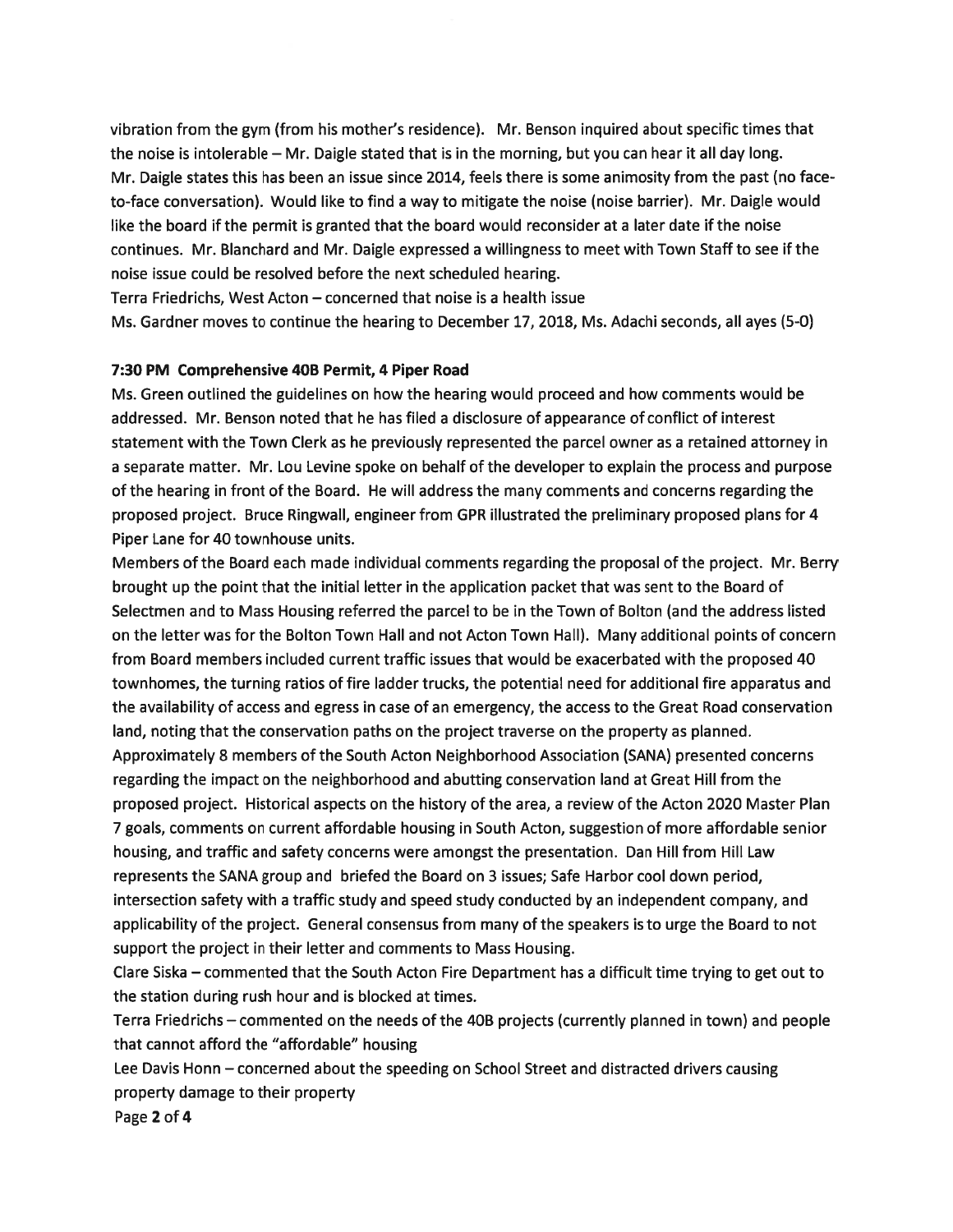Bill Klauer — concerned about traffic accidents and the inability of the Fire Department to respond to vehicular accidents

Ms. Adachi listed her concerns and comments and to not suppor<sup>t</sup> the project in its current form with several examples of speeding, traffic, and density, along with the "cut and paste" job on the application. Mr. Berry added to write to Mass Housing suggesting to deny the application based on the omissions and the inaccuracy in the application; Mr. Benson and Ms. Gardner would approve <sup>a</sup> letter to reques<sup>t</sup> to deny the project to Mass Housing. Ms. Adachi motions to authorize the Town Manager to work with Town Staff and Town Counsel to draft <sup>a</sup> response to MassHousing regarding the proposed project at 4 Piper Lane and to urge to deny the proposed project application, Mr. Berry seconds, all ayes (5-0).

#### 8:00 PM Traffic Rules and Orders

DPW Director Corey York presented proposed amendments to the traffic rules and order specifically related to Maple Street on street parking, electric charge station parking spaces at Town Hall and Memorial Library parking lot

Franny Osman, Half Moon Hill — thanks the board for the updated parking availability, suggested looking at the intersection of Liberty, Stow and Martin/Maple

Clare Siska — questioned about the reserved parking at Jones Field

Sean Hanley — feels there is conflicting signage on Maple Street, concerned about the bike lane and the need for residential parking for the residents on Maple Street

Ms. Adachi moves to approve the proposed updates to the Traffic Rules and Orders with exception to the Maple Street parking ban, Ms. Gardner seconds, Mr. Berry stated some concerns that will be worked out at <sup>a</sup> later date, all ayes (5-0)

# Selectmen Business

# Board to Discuss and Take Position on Special Town Meeting Articles

Article 1 — Ms. Adachi moves to take no action, Mr. Berry seconds 3 ayes, 2 nays (Ms. Gardner, Mr. Benson

Article 2 — Mr. Berry moves to recommend, Ms. Gardner seconds, all ayes (5-0)

Article 3 — Mr. Berry moves to recommend, Ms. Adachi seconds, 4 ayes, 1 nay (Ms. Gardner) Article 4 — will only take action if Article 1 and the special town ballot passes. Ms. Adachi moves to recommend, Mr. Benson seconds, all ayes (5-0)

#### Board to Review CPA Applications

Ms. Green suggested deferring the CPA application for funding for construction of <sup>a</sup> dog park to 2020. Ms. Adachi, Mr. Berry, Ms. Green and Mr. Benson suppor<sup>t</sup> deferring the Dog Park Construction application for the next cycle of applications. Ms. Gardner supports all 6 applications. Ms. Adachi moves to approve Jones Field Playground, Stabilization of the Asa Parlin House, 53 River Street Historic Park, Acton Arboretum China Trail and Plantings, Acton Arboretum ADA Compliant Entrance, Mr. Benson seconds. 4 ayes, 1 nay (Ms. Gardner).

# Adopt <sup>a</sup> Road, Acton Newcomers Club

The Town Manager presented an overview of the proposal from Acton Newcomers Club for an Adopt <sup>a</sup> Road program. Mr. York drafted some rules and responsibilities for the program, sign <sup>a</sup> liability waiver, Page 3 of 4